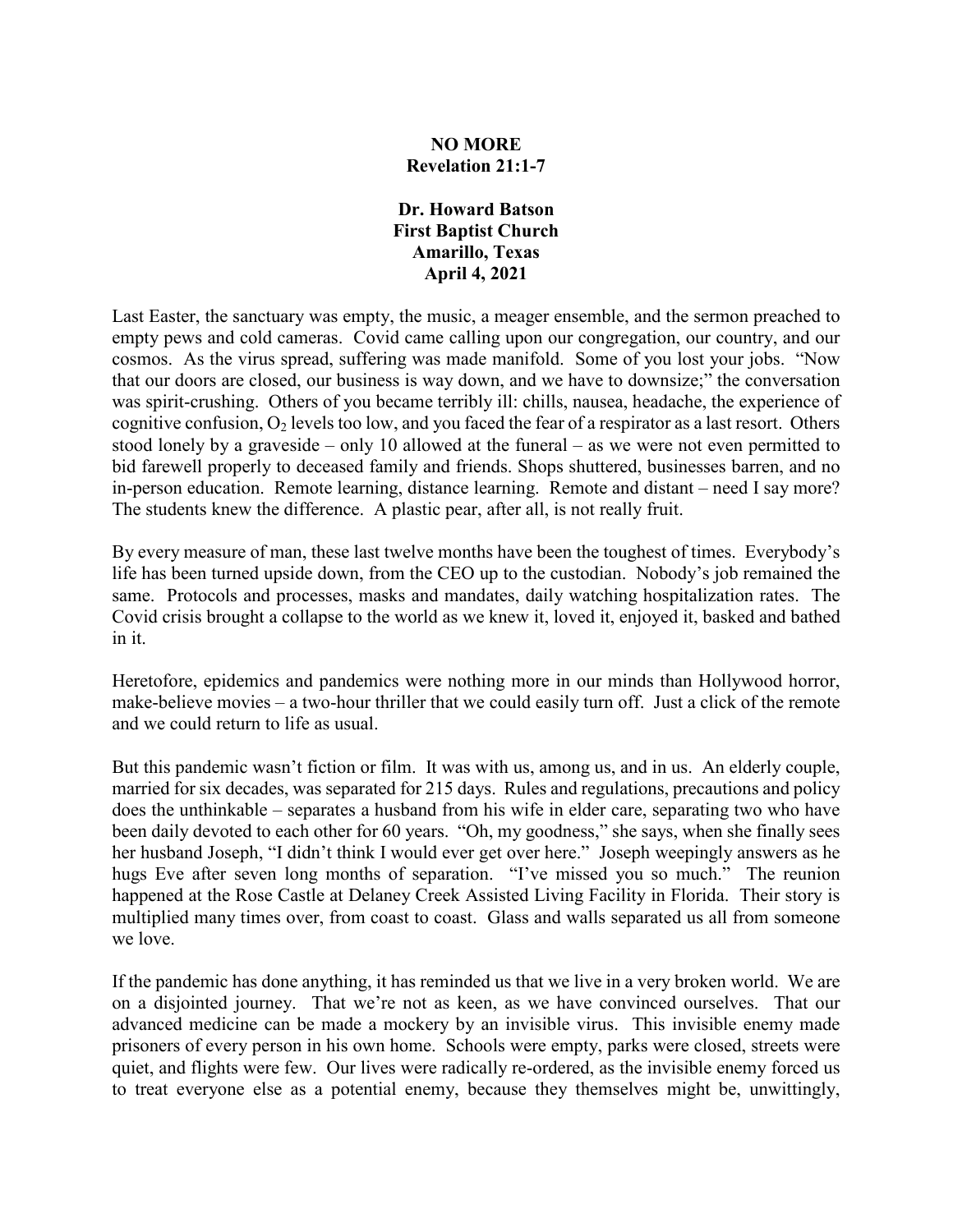harboring the virus. The best and the brightest of medical minds seemed at a loss to give us any solid advice. "Do this." "Don't do that." "Now do this." "Forget about that." We were being bounced around by unproven advice, like pinballs in a cheap arcade game. They really didn't know anything, but had to say something, so they made up rules and then recanted and then made up new rules and, yet, again, reversed their regimen.

Helpless. Hopeless. And horrified. The past twelve months have been  $-$  in many cases  $$ nightmarish.

But the dawn has begun to break.

Revelation 21 is that kind of chapter. Earlier in John's apocalypse, we see the horrors – the climatic battle between good and evil – and we long for a new day, a restoration, a new creation. God's people have wept and wailed and long for the promising presence of their God.

In the closing chapters in the book of Isaiah, God promises that He will "create new heavens and a new earth" that would endure before Him forever (Isaiah 65:17, 66:22). The fulfillment of this promise now begins to unfold in John's vision of a new Jerusalem, coming down out of heaven.

John is now approaching the end of his vision, a magnificent sight. He speaks of a new heaven and a new earth.

The first thing I want you to see is

# **I. Creation restored/Chaos conquered.**

Look at verses 1-2

Then I saw a new heaven and a new earth; for the first heaven and the first earth passed away, and there is no longer any sea. And I saw the holy city, new Jerusalem, coming down out of heaven from God, made ready as a bride adorned for her husband.

In John's vision, the first heaven and earth are replaced by a new heaven and a new earth. Brand new or renewed, it doesn't matter – it's new. In fact, remember Paul saying in Romans 8 that the whole creation is groaning in travail while it waits with eager longing its emancipation from decay. All of God's creation calling for the Creator to come and restore perfection and purity that was broken by Adam.

And notice, there is no longer any sea. Ancient peoples felt the sea was dark and demonic, destructive and diabolical. Isaiah himself (57:20) compares the wicked to the tossing sea that cannot rest. Through the waters of the sea are cast up mire and dirt. In fact, it is out of the sea that the beast who blasphemes God arises, the one who makes war on the saints (Revelation 13:1, 6- 7). The sea is seen as a seething cauldron, fraught with unlimited possibilities of evil. But it will disappear, for in the new heaven and the new earth, the holy dwelling place, the eternal place of God and God's people, there is no room for the powers of darkness. No longer any sea, any evil.

Next, I want you to notice in verse 3 that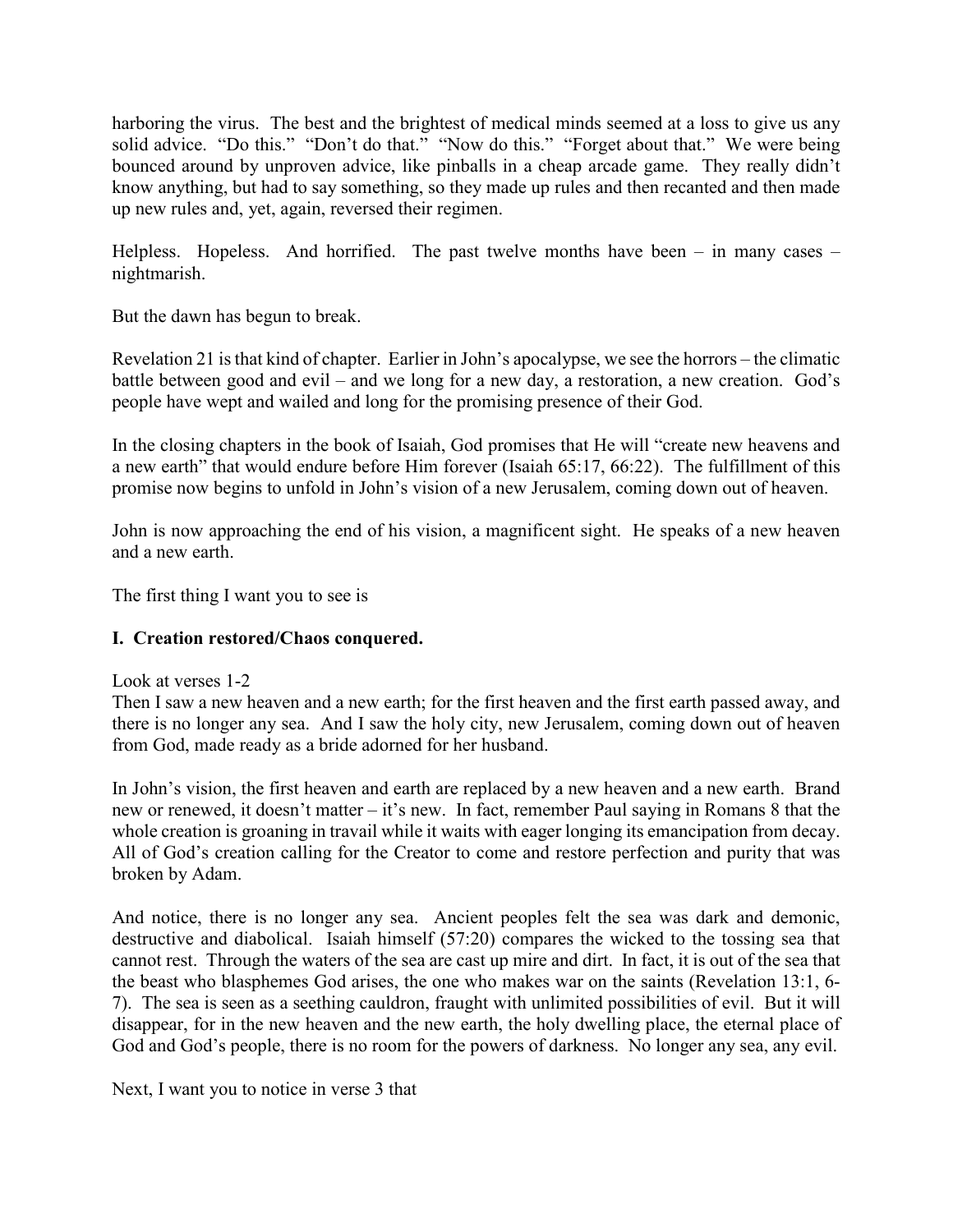### **II. God dwells with us.**

Look at verse 3.

And I heard a loud voice from the throne, saying, "Behold, the tabernacle of God is among men, and He will dwell among them, and they shall be His people, and God Himself will be among them."

The New Testament conceives of the heavenly Jerusalem as the dwelling place of God, the true homeland of the saints. In Old Testament times, God's dwelling place was, first, a tabernacle in the wilderness, temporary, transitory. And then later, the Temple, permanent but unable to fully contain the Creator and His glory. Next, in the Bethlehem baby, God takes His dwelling, temporarily, among men – Creator becoming creation. "The Word became flesh and dwelt among us." The same Greek root is used here, God "tabernacled" among us in Jesus.

But now, at last, in the ultimate coming of the Christ, we now have endless fellowship between God and His people. "I shall be their God," He says. "And they shall be My people." Actually, it says they will be his "peoples" – plural – which, perhaps, points to the different races and cultures of men that will all gather together in heaven. Together, they will be His peoples.

There is no distinction in Christ, this multiplicity of men from all races. They all will comprise God's own. In fact, John says God Himself will be with them.

What does it mean? What will God do when He is with us?

The third thing I want you to see is

# **III. No more.**

Look at verse 4

And He will wipe away every tear from their eyes; and there will be no longer any death; there will no longer be any mourning, or crying, or pain; the first things have passed away.

This is the great passage of "no more." No more weeping from our losses and hopelessness. But not just "no more tears," but also "no more death." He is alive. He is risen. He is returned. No more death. There shall no longer be any death. No more mourning, for His glad morning has come. No more crying. No more pain. All these things have passed away. No one, other than God Himself, shall be the consoler of His people, wiping away every tear. A God who cares when you cry.

This is a catalog of evils that are wrought by the brokenness of creation, and death is the centerpiece of all pain. This is the reversal of the curse of Genesis: if you eat the fruit, you shall surely die. The first things, things pertaining to the first heaven and the first earth – they are gone when God arrives.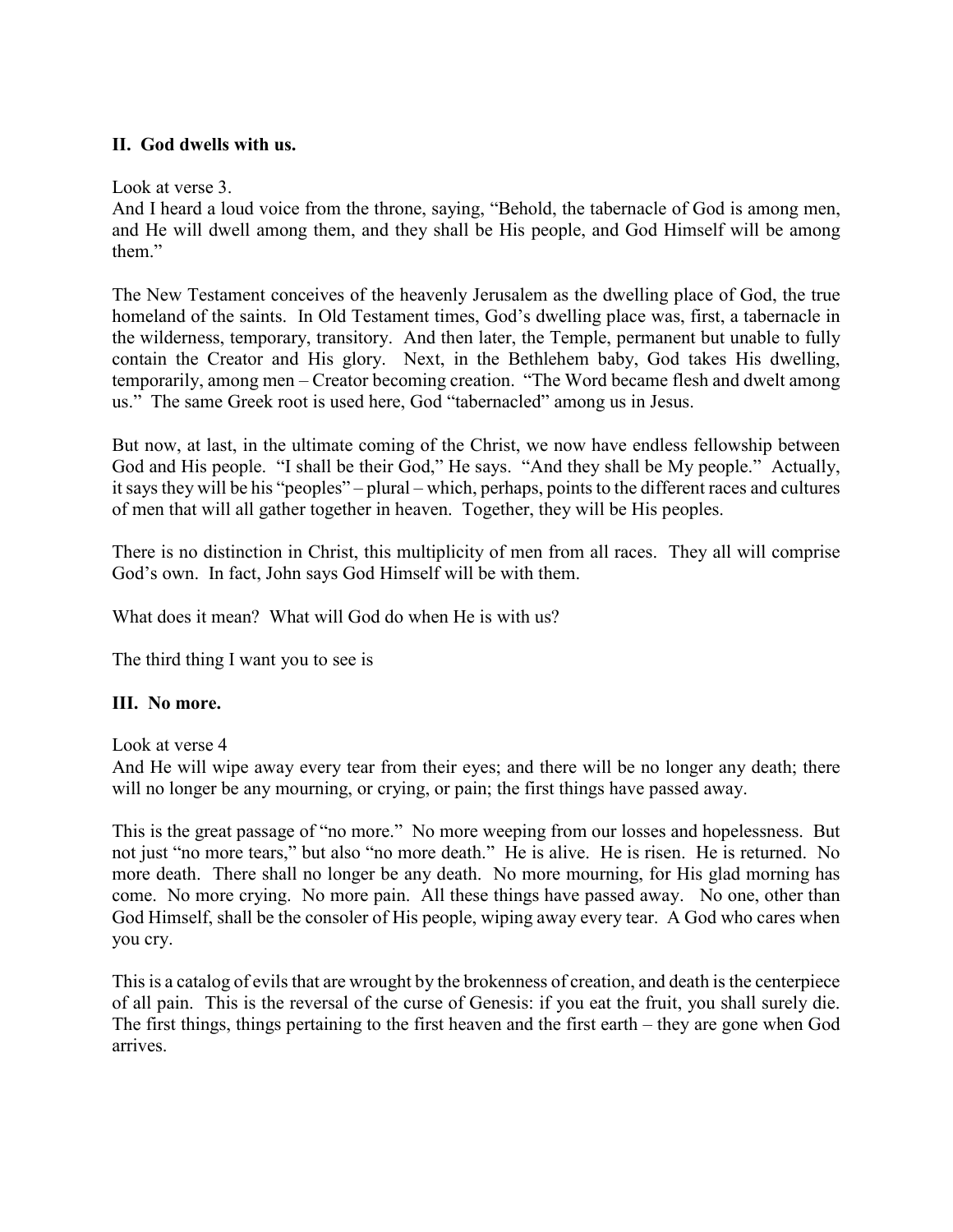You remember, earlier, John weeping at the thought that there was no one worthy to open the seals, to evoke the plan and power of God. There was no answer, for a moment, for this script of earth's evil. But now, now the crucified Lamb has conquered. There is a new heaven and a new earth. And tears themselves are forever gone, for death itself has been destroyed in His resurrection.

#### **IV. All things new.**

#### Look at verses 5-7

And He who sits on the throne said, "Behold, I am making all things new." And He said, "Write, for these words are faithful and true." Then He said to me, "It is done. I am the Alpha and the Omega, the beginning and the end. I will give to the one who thirsts from the spring of the water of life without cost. He who overcomes will inherit these things, and I will be His God and he will be My son.

The One on the throne says, "Behold, I am making all things new" (v. 5). Isn't that what we long for today: a God who makes all things new?

Can this God be trusted? "Write it down," He says, "for My words are faithful and true" (v. 5). All things new; His words are faithful and true.

Who do you worship today? Do you worship the God who proclaims – in the midst of demons and death – "I make all things new." In the midst of pandemic and epidemic, He declares, "I make all things new." And His words, alone, are "faithful and true."

Our God is the beginning. He is the Alpha. He is time before time. But He is also the end, the Omega, in control of all things. However far eternity reaches, which is forever, He's still a step ahead.

And then the ultimate promise: "I will give to the one who thirsts from the spring of the water of life without cost. He who overcomes will inherit these things, and I will be his God and he will be My son" (vs. 6-7).

Are you thirsty today? Come to the well. Come to the water – the water of life. Are you thirsty today, parched and perishing? Come to the living well.

The Psalmist said, "As the deer pants for streams of water, my soul pants for you, O God." Thirst in scripture is a picture of our desire, our soul's desire for God. Creation longing for Creator. If you're thirsty for God, come and find the water (John 4) that wells up into eternal life.

And he who overcomes the evils of this world (v. 7), he will be blessed. Those standing strong in the midst of evil, you will be blessed.

And then notice, "I will be the God of the one who is faithful, and he will be My son." To David, God promised concerning David's son Solomon, "I will be his father, and he will be My son" (2 Samuel 7:12).